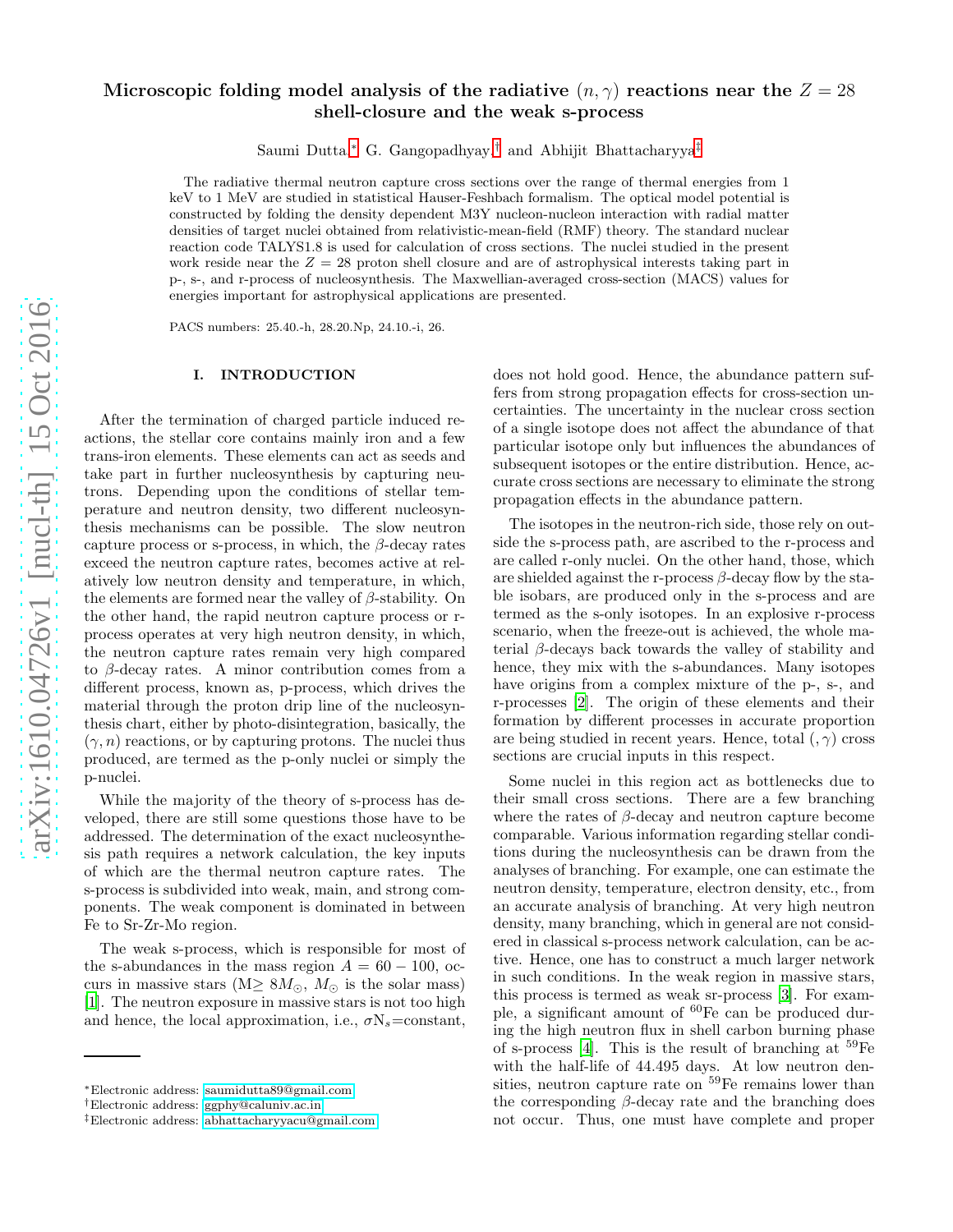knowledge of neutron capture cross sections of unstable isotopes in order to study such cases. In such scenarios, theoretical calculations remain the only way to predict the values.

Furthermore, a few isotopes lie in the vicinity of the bridging region of weak and main components of the sprocess. Hence, besides their production in the weak s-component in massive stars, with masses greater than  $8M_{\odot}$ , a small fraction of these isotopes is produced in AGB stars. For example, the main s-process accounts for ∼5% of solar copper and ∼10% of solar gallium, germanium, and arsenic [\[5\]](#page-9-4). Hence, their cross sections are required for the discrimination between the weak and the main s-component contributions.

Precise capture rates have also consequences for rprocess study. Once accurate s-abundances are obtained, one can easily find abundances of the solar r-process residuals by simply subtracting from total solar abundance. Some of the isotopes in this region of interest are important for galactic chemical evolution [\[6](#page-9-5)]. Some studies have revealed overabundance problem of certain elements in this region of interest. An explanation of this is hindered due to the limitations in the accurate cross sections. Apart from the astrophysical point of view, the trans-iron elements are also important as structural materials for nuclear reactor applications. Hence, from this perspective also, the neutron cross sections are significant.

We have calculated the radiative thermal neutron capture cross sections for nuclei near the  $Z = 28$  proton shell closure from a theoretical viewpoint with the statistical reaction code TALYS1.8 [\[7](#page-9-6)]. The aim of our work is to set up a definite and consistent theoretical model that can efficiently predict the cross sections for nuclei over a large mass range as well as energy range for astrophysical applications. This will supplement those cases for which measurement is not possible or not yet done. The paper is organized as follows. In the next section, we briefly describe the theoretical formalism of our work. In section III, we have discussed results the  $(n, \gamma)$  cross sections after comparing them with the available experimental data. Then Maxwellian-averaged cross section (MACS) values are presented for the nuclei, at an energy of 30 keV. We have also given the MACS values over a range of energies useful for stellar model calculations for a few nuclei which do not have any experimental data. Lastly, the summary is presented.

# II. THEORETICAL FORMALISM

In the case of neutron-induced reactions, a neutron as a projectile, upon incidenting on several target nucleus results in a binary reaction  $A(a, b)B$ . The target and the neutron together forms a compound nucleus with a total energy  $E_{tot} = E_{cm} + S_n + E_x$ , and a range of values of spins (J) and parities  $(\pi)$ . Here,  $E_{cm}$  is the incident energy in the center of mass frame,  $S_n$  is the neutron

separation energy of compound nucleus, and  $E_x$  is the excitation energy of the target which is zero when the target is in the ground state. In the present work, we are studying the radiative neutron capture, i.e.,  $(n, \gamma)$  reactions where the compound nucleus, after its formation, decays back to its ground state by emitting subsequent  $\gamma$ -rays.

In the very basic sense, the neutron capture cross section  $\sigma_{n,\gamma}$ , which is a measure of probability of neutron capture, is an effective area that the target presents before the neutron for its absorption and is defined as the ratio of the number of reactions occurred per unit time per target nucleus to the total incident flux of incoming neutrons. The cross section is dependent on energy of the system and is a sum of compound nuclear term which is described by Hauser-Feshbach formula, individual resonances that are determined from Breight-Wigner formula, the direct capture components those are proportional to  $1/v, v, v^3$ , etc. for s, p, d-waves, respectively and so on, and to a certain extent, the interference between direct capture and single resonances. Resonances are observed at low excitation energies when the separation between the levels is large so that the individual peaks appear in the cross section. However, in general, in the statistical model calculation of reaction cross sections in Hauser-Feshbach formalism assumes a large number of resonances at compound formation energies so that the individual resonances can be averaged over the closely spaced overlapping levels. This cross section is defined as,

$$
\sigma_{HF} = \sigma_{form} \frac{\Gamma_{\gamma}}{\Gamma_{tot}} \tag{1}
$$

Here,  $\sigma_{form}$  is the formation or the absorption cross section of the compound nucleus.  $\Gamma_{\gamma}$  is the partial decay width to  $\gamma$  channel and  $\Gamma_{tot}$  is the total decay width of all possible exit channels. It is true that the intermediate mass nuclei near the closed shells do not have high level density and hence, most of the statistical model calculation fails near the closed neutron or proton shells. It is our aim to test the validity and reliability of our constructed model in the prediction of reaction cross sections near the magic numbers. The definition of compound nuclear contribution to the total cross section according to Hauser-Feshbach formula in a compact form can be given as [\[11](#page-9-7)],

$$
\sigma_{ab} = \frac{\pi}{k_{\alpha}^2} \sum_{J\pi} \frac{(2J+1)}{(2I_1+1)(2I_2+1)} \frac{T_a T_b}{\sum_c T_c} W_{ab} \tag{2}
$$

for each combination of a and b, where the set  $a =$  $\{\alpha, l, j\}$  and the set  $b = \{\alpha', l', j'\}$ . The unprimed and primed quantities are for incident and outgoing channels, respectively. Here,  $l, s$ , and  $j$  denote the orbital angular momentum, spin, and total angular momentum, respectively where as  $\alpha$  and  $\alpha'$  are the channel designators for projectile+target system and residual nucleus+ejectile system. The average transmission coefficients for incident and outgoing channels are denoted by  $T_a$  and  $T_b$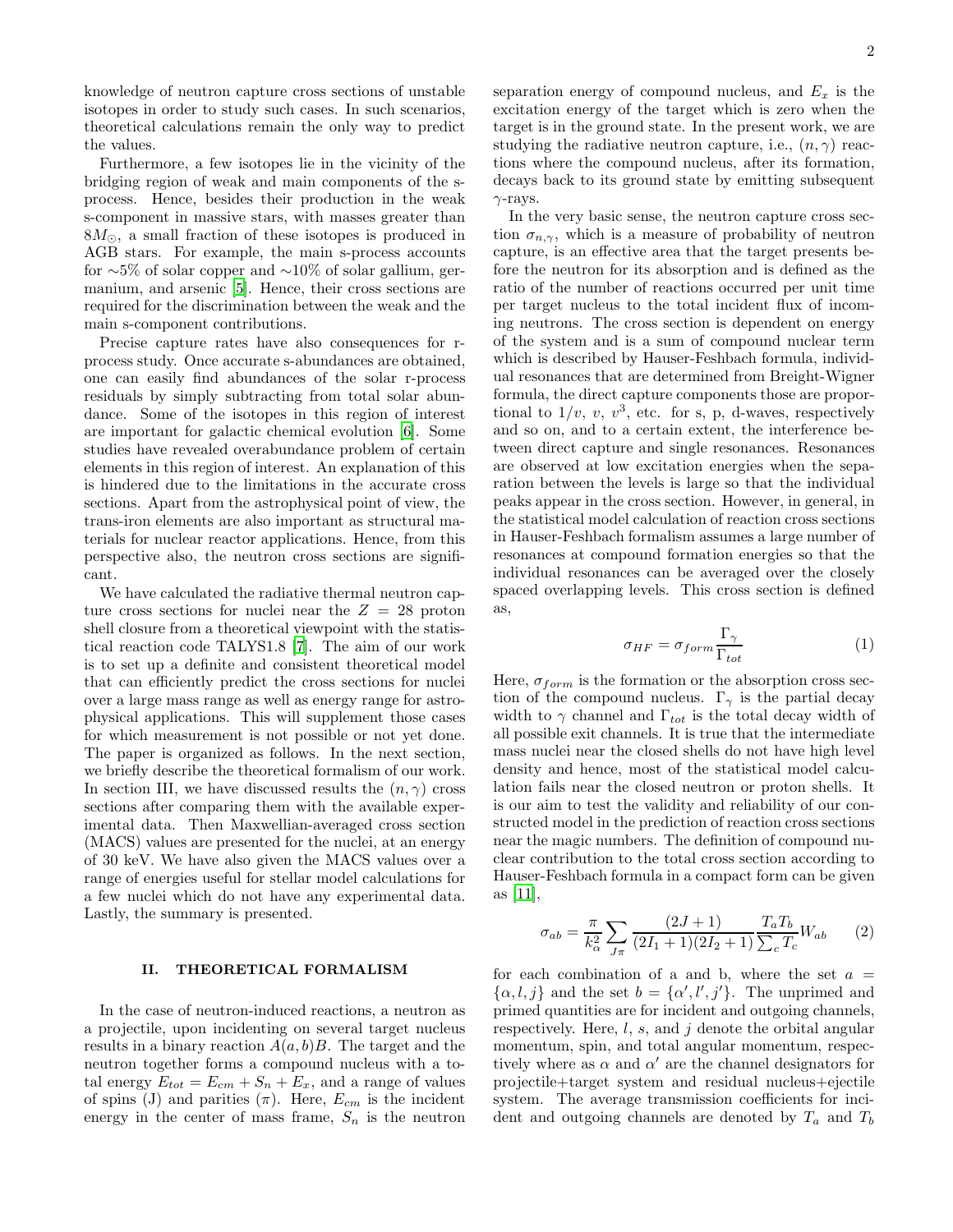while  $T_c$  denotes average transmission coefficients for compound system.  $I_1$ ,  $I_2$ , are the spins of target and projectile, J is the total angular momentum of the compound nucleus. At low incident energies (< 1 MeV) and for medium mass targets, especially, when it is lower than the threshold excitation energy of the first inelastic level, elastic scattering and radiation capture are the dominating processes over inelastic scattering or other reaction channels those gradually open up at higher energies.  $W_{ab}$ is the width fluctuation correction factor. These are the crucial renormalization factors to conserve the average cross section. For example, it may be possible that the emission of ejectile occurs at very early stage of compound nuclear formation before the equilibration or redistribution of energies over all states in the compound system via a sufficient number of collisions takes place. This results in strengthening the elastic scattering channel over the others and a renormalization of each transmission coefficient in the outgoing channel have to be performed accordingly for the appropriate quantitative description of cross sections. This effect is especially severe near the threshold energies of new channel openings where the channel strengths differ significantly and for low projectile energies when only a few channels exist in outgoing part.

The entrance channel has neutrons and hence, neutron transmission coefficient directly enters into the calculation. These are obtained from a complex optical model potential that can describe the reaction via its imaginary part. The optical model potential describes complicated many-body nucleon-nucleus interaction by an average one body potential. The wave functions for both elastic scattering and reactions can then be obtained by solving the Schrödinger equation with this complex potential and then, from the phase shifts one can easily determine the transmission coefficients. Thus, the optical model provides the basis for the theoretical calculation of cross sections those can be utilized in various practical applications. Although the earlier approach of phenomenological potential with a large number of parameters those are adjusted to fit the experimental measurements is successful, it is only limited to those regions where sufficient amount of experimental information are available to constrain its parameters. In this regard, recently more accurate microscopic models are being developed by folding the nuclear matter densities with the inherently complicated nucleon-nucleus interaction. The basic advantage of such microscopic models is that they can be reliably applied to regions far from the nuclear stability valley. We have constructed a microscopic neutron optical potential from density-dependent M3Y (DDM3Y) nucleon-nucleus interaction [\[12\]](#page-9-8), based on G-matrix oscillator basis. This interaction is then folded with target radial matter densities, obtained from relativistic mean field calculation. The folding is done in coordinate space with spherical symmetry. The folded potential in MeV

is given as,

$$
V_{fold}(\mathbf{r}, E) = \int v |(\mathbf{r} - \mathbf{r}t, \rho, E)| \rho(\mathbf{r}t) d\mathbf{r}t
$$
 (3)

The interaction  $v(\mathbf{r}, \rho, E)$  contains two direct terms of different ranges according to distinct nature of nuclear force and an energy dependent zero-range pseudo-potential component representing exchange term. The interaction in MeV is as follows,

$$
v(\mathbf{r}, \rho, E) = 2.07 \left[ 7999 \frac{e^{-4r}}{4r} - 2134 \frac{e^{-2.5r}}{2.5r} -276 \left( 1 - 0.005 \frac{E}{A} \right) \delta(r) \right] \left( 1 - 1.624 \rho^{\frac{2}{3}} \right)
$$
(4)

Here,  $E$  is the projectile energy in the center of mass frame. The folded DDM3Y potential serves as the real part. The optical model potential has been formulated by taking its imaginary part identical to the real part and finally a renormalization has been done by multiplying both the real and imaginary components by numerical factors.

<span id="page-2-0"></span>
$$
V_{omp} = A_r V_{fold} + A_{im} V_{fold} \tag{5}
$$

Earlier, this optical potential was found to describe proton capture reactions over a wide ranges of mass of targets [\[14](#page-9-9)[–18](#page-9-10)].

The relativistic mean field model, used to obtain baryonic matter density, is based on FSU Gold parameterization [\[9,](#page-9-11) [13\]](#page-9-12). The mesonic part of the lagrangian contains fields for isoscalar-scalar  $\sigma$  meson, isoscalar-vector  $\omega$  meson, and isovector-vector  $\rho$  meson. Apart from the usual couplings between the nucleon field and meson fields, this RMF model, in addition, contains nonlinear meson selfinteraction terms Pairing is incorporated in the continuum BCS approximation using a delta pairing potential  $V(\mathbf{r1}, \mathbf{r2}) = -V_0 \delta(\mathbf{r1} - \mathbf{r2})$ , where the pairing strength  $V_0$  has been chosen to be 300 MeV for both protons and neutrons. No-sea approximation has been used, i.e., the contribution of baryons from the vacuum has not been considered.

Further, we have convoluted the point proton densities with the standard Gaussian form factor  $F(r)$  to obtain the charge distribution and then the root-mean-square (rms) charge radius values in order to check the validity of the RMF model used.

$$
\rho_{ch}(\mathbf{r}) = e \int \rho_p(\mathbf{r\prime}) F(\mathbf{r} - \mathbf{r\prime}) d\mathbf{r\prime}
$$
 (6)

$$
F(r) = (a\sqrt{\pi})^{-3} exp(-r^2/a^2)
$$
 (7)

with  $a = \sqrt{2/3}a_p$ , where  $a_p = 0.80$  fm is the root-meansquare (rms) charge radius of the proton.

$$
R_{rms} = \sqrt{\frac{\int r^{\prime 2} \rho_{ch}(\mathbf{r}) dr^{\prime}}{\int \rho_{ch}(\mathbf{r}) dr^{\prime}}}
$$
(8)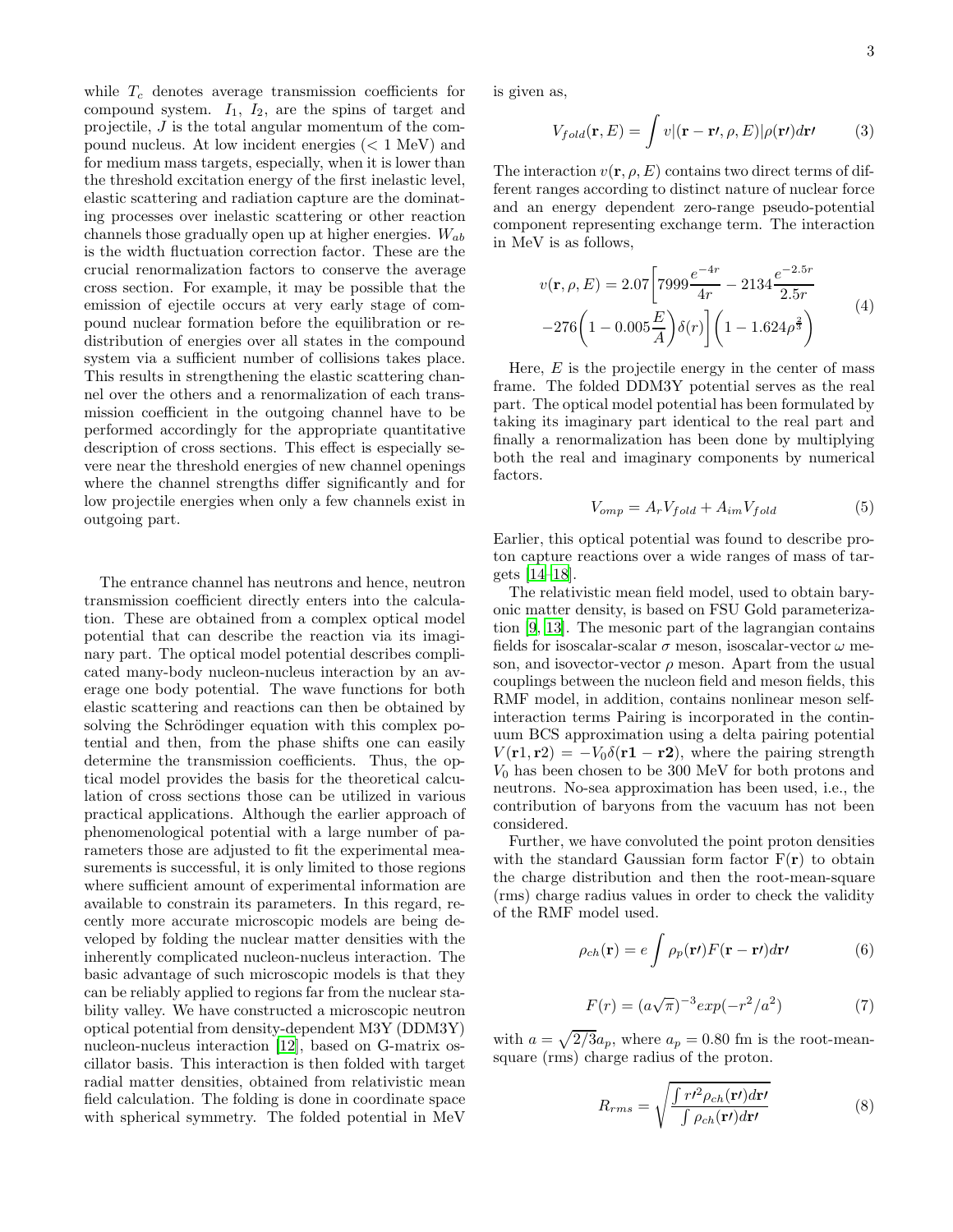Photon transmission coefficient is one of the crucial inputs as  $\gamma$ -transmission is the dominating channel for nuclear deexcitation at energies below few MeVs, especially for neutron-induced reactions. The  $\gamma$ -ray transmission coefficient for multipolarity l and  $\gamma$ -ray energy  $E_{\gamma}$  for type X (stands for electric  $(E)$  or magnetic  $(M)$  is given by,

$$
T_{Xl}(E_{\gamma}) = 2\pi f_{Xl}(E_{\gamma})E_{\gamma}^{2l+1}
$$
\n(9)

Obviously, the leading contribution comes from the electric dipole  $(l = 1)$  transition, for which  $T_{E1}$  is essentially proportional to  $E^3_\gamma$ . Since the  $\gamma$  transmission coefficient calculation involves all the possible states to which a photon can be emitted from the initial compound nucleus state, the number of radiative open channels is almost infinite, but each has a very small transmission coefficient. Here,  $f_{Xl}(E_\gamma)$  is the energy-dependent  $\gamma$ -ray strength function. Theoretical predictions are necessary due to the incompleteness of the experimental database. There are several methods available for the calculation of  $\gamma$ -ray strength function. The realistic phenomenological closed form models such as standard Lorentzian model, the hybrid model, generalized Fermi liquid model, etc are gradually replaced by microscopic models those are correlated with nuclear structure properties, due to their superiority in predictive power. Moreover, the phenomenological models suffer from certain severe shortcomings. The predicted values are ambiguous or inappropriate for exotic nuclei and at energies around the neutron separation energy. In our present study, we have taken the values of E1  $\gamma$ -ray strength function from the microscopic Hartree-Fock-Bogolyubov (HFB) + QRPA calculation of Goriely *et al.* [\[19\]](#page-9-13) from drip line to drip line. It took into account the pairing effects and collective excitations. The QRPA strength was folded with a Lorentzian distribution to generate the experimentally observed GDR widths. The widths were then modified in the framework of second RPA.

One of the important inputs in statistical calculations are the nuclear level densities which are used whenever the information about the discrete level is not available. Nuclear level density (NLD) is the number of nuclear levels per energy interval around an excitation energy, for a certain spin and parity. Experimental information on NLD is limited to only low excitation energies and to those nuclei which are terrestrially accessible for measurement. However, for specific applications, for example in the astrophysical studies involving nuclei along neutron or proton drip line, it is required to extrapolate the data in large extent far beyond the experimentally known region. Therefore, for large-scale applications, data have to be taken from reliable theoretical models as it has been observed that the largest uncertainty in statistical model calculations stems from inappropriate description or prediction of NLDs. Hence, it is of prime interest to choose a physically sound theoretical model. Nowadays, there have been major improvements in deriving microscopic models over the earlier empirically adjusted

phenomenological models. We have taken the data from the recently developed microscopic model of Goriely et al. [\[20\]](#page-9-14) in the combinatorial method including collective rotational and vibrational phonon enhancements to predict spin-, parity-, and energy-dependent NLDs. Goriely et al. used the Boson partition function [\[21](#page-9-15)], the Hartree-Fock Bogolyubov ground state properties [\[22\]](#page-9-16), and BSk14 interaction [\[23\]](#page-9-17).

For neutron-induced reactions, the energy range and position of the peak of distribution is governed by the centrifugal quantum number  $l$  and hence, in general, is determined from the contribution of various partial waves. According to a simple approximation, the peak  $(E_0)$  and width  $(\Delta)$  in MeV are obtained as,

$$
E_0 = 0.172T_9 \left( l + \frac{1}{2} \right) \tag{10}
$$

$$
\Delta = 0.194T_9 \left( l + \frac{1}{2} \right)^{\frac{1}{2}} \tag{11}
$$

Hence, for pure s-wave neutron interaction, the peak coincides with that of Maxwellian-Boltzmann distribution function.

Neutrons in the interstellar medium are thermalized due to a large number of collisions and there is obviously a thermal distribution of neutron velocity. It is, therefore, necessary to have the knowledge of average values of cross sections by folding them with distribution function. In the high-temperature and high-density stellar plasma, quantum effects are negligible and hence, classical Maxwellian-Boltzmann (MB) distribution for neutron velocity is a good approximation. The Maxwellianaveraged cross sections (MACS) are obtained by folding the total  $(n, \gamma)$  cross section with the MB distribution function. These MACS values are generally used in the quantitative calculation of abundances during various phases of evolution of the astrophysical medium. For s-process studies in the classical or canonical scenario, a single MACS at 30 keV are demanded. However, more general network calculations coupled with stellar codes that take into account the temporal evolutionary phases of dense stellar matter require MACS values over a range of neutron energy. Experiments are not possible at all energies and hence, theoretical extrapolations are evidently needed. In our earlier studies, this theory was found to be successful in the study of the neutron capture reactions for several nuclei those take part in heavy element nucleosynthesis near the  $N = 82$  as well as the  $N = 50$ shell closures [\[9,](#page-9-11) [10](#page-9-18)]. Some more details on theoretical description can also be available there.

### III. RESULTS

## A. Relativistic-Mean-Field Results

First we have presented the results of our RMF calculations. In Table [I,](#page-4-0) we have compared rms charge radius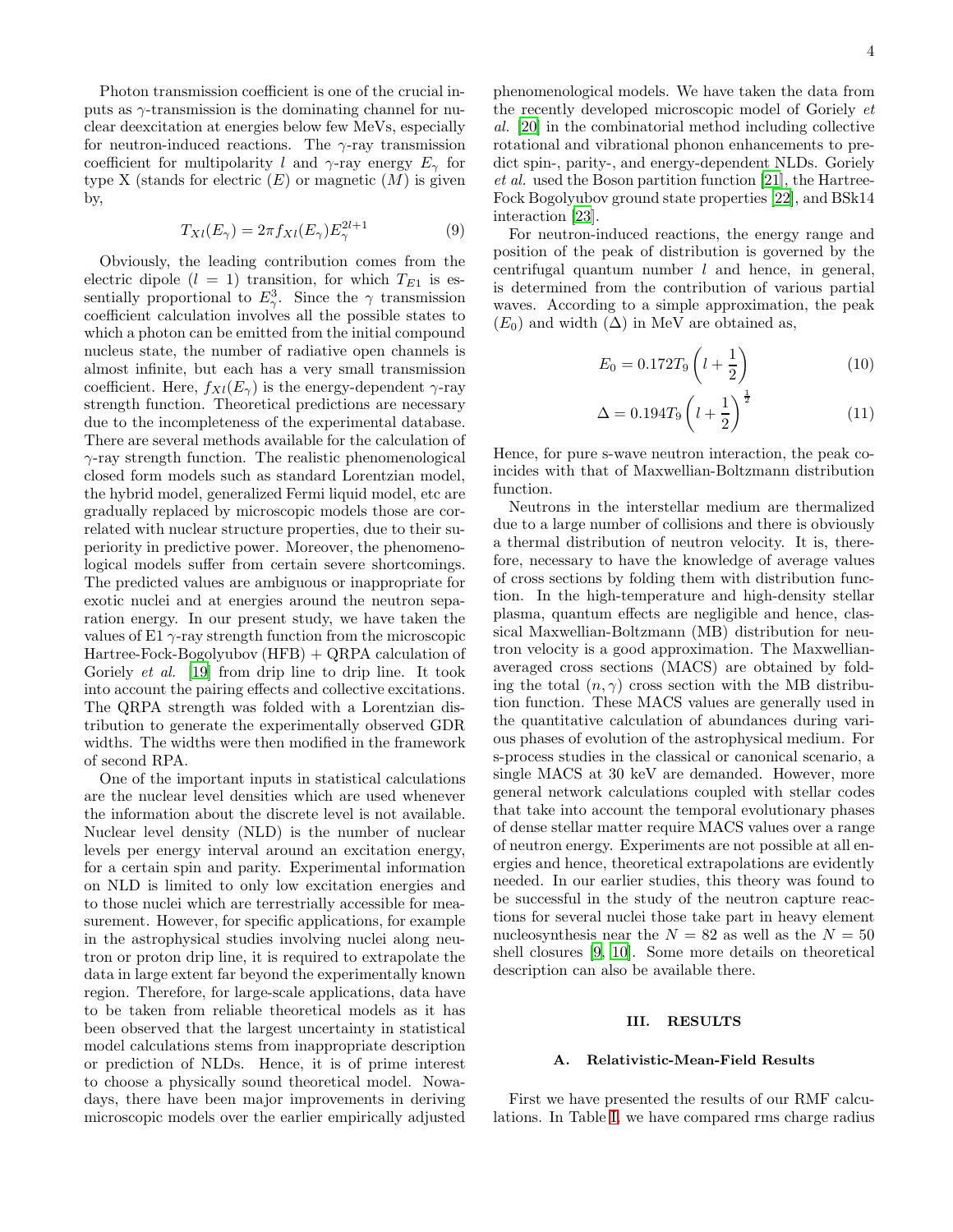

<span id="page-4-1"></span>FIG. 1: Charge density profiles of  ${}^{59}Co$ ,  ${}^{65}Cu$ ,  ${}^{70}Zn$ , and  ${}^{72}Ge$ , from the relativistic mean field theory, is compared with the Fourier-Bessel parameter fit to the elastic electron scattering data, taken from DeVries *et al.* [\[24](#page-9-19)]. The solid lines represent theoretical results and the discrete points represent the Fourier-Bessel parameter fit to the scattering data.

<span id="page-4-0"></span>TABLE I: Rms charge radius values, extracted from relativistic-mean-field theory, are compared with the experimental data for the stable nuclei, studied in the present work. Experimental values are from Ref. [\[25\]](#page-9-20).

|                    |        | Nucleus Charge radius (fm) |                      |        | Nucleus Charge radius (fm) |
|--------------------|--------|----------------------------|----------------------|--------|----------------------------|
|                    |        | Present Experiment         |                      |        | Present Experiment         |
| $^{56}\mathrm{Fe}$ | 3.6936 | 3.7377                     | $^{57}\mathrm{Fe}$   | 3.7073 | 3.7532                     |
| $^{58}\mathrm{Fe}$ | 3.7211 | 3.7745                     | ${}^{59}\mathrm{Co}$ | 3.7505 | 3.7875                     |
| $^{58}$ Ni         | 3.7497 | 3.7757                     | ${}^{60}$ Ni         | 3.7777 | 3.8118                     |
| $^{61}$ Ni         | 3.7912 | 3.8225                     | ${}^{62}\mathrm{Ni}$ | 3.8113 | 3.8399                     |
| $^{64}$ Ni         | 3.8257 | 3.8572                     | $^{63}\mathrm{Cu}$   | 3.8467 | 3.8823                     |
| ${}^{65}Cu$        | 3.8647 | 3.9022                     | $^{64}{\rm Zn}$      | 3.8775 | 3.9283                     |
| $^{66}\mathrm{Zn}$ | 3.8917 | 3.9491                     | $^{67}{\rm Zn}$      | 3.8986 | 3.9530                     |
| $^{68}{\rm Zn}$    | 3.9056 | 3.9658                     | $\rm ^{70}Zn$        | 3.9366 | 3.9845                     |
| ${}^{69}Ga$        | 3.9486 | 3.9973                     | ${}^{71}\mathrm{Ga}$ | 3.9688 | 4.0118                     |

values of nuclei in the present study with the measured values. The experimental data are taken from I. Angeli [\[25\]](#page-9-20). Fig[.1](#page-4-1) shows the radial charge density profiles of some selected nuclei in the region of interest. It can be seen that the RMF theory reproduces the measurements very well.

## B. The neutron capture cross sections

Theoretical neutron capture cross sections as a function of neutron energies are compared with existing experimental data in Figs. [3-](#page-5-0)[7.](#page-7-0) The old measurements, in general, did not have the facilities of modern improved techniques. For example, experiments on  $66,68$ Zn and <sup>69</sup>Ga were performed more than 30 years ago. Thus, they suffer from large uncertainties. Recently, Heil et al. [\[26](#page-9-21)] carried out activation measurements on  $^{58}Fe$ ,  $^{59}Co$ ,  $^{64}Ni$ , and <sup>63</sup>,65Cu with repeated irradiations at thermal energy of 25 keV. From the neutron spectrum, they have finally derived the MACS values after normalizing the measured data with existing differential cross-section values of the data libraries. Furthermore, most of the nuclei in this

region have cross sections less than 100 mb. Hence, the smaller the cross sections, the greater is the probability of errors in the measurements and careful techniques have to be employed. Thus, the impact of propagation effect is also expected to be more severe over the abundance distribution.

The nucleosynthesis path in the region from Fe to Ga is shown in Fig. [2.](#page-5-1) The stable and extremely long-lived radionuclides are shown by shaded rectangles. The ponly isotope <sup>58</sup>Ni and r-only isotope <sup>70</sup>Zn are denoted by rectangles with thick borders.

Fig. [3](#page-5-0) shows the neutron capture cross sections of <sup>56</sup>−<sup>60</sup>Fe. The iron nuclei act as seed elements in the sprocess nucleosynthesis. The experimental data are from Refs. [\[4](#page-9-3), [27](#page-9-22)[–32\]](#page-9-23). Macklin et al. [\[29\]](#page-9-24) measured the capture cross sections of  $56,57$ Fe from 11 to 60 keV. Later on, Allen et al. [\[27,](#page-9-22) [30\]](#page-9-25) used the TOF technique to measure the same from 1 to 800 keV.

Recently, Wang et al. [\[28\]](#page-9-26) measured the energy averaged  $(n, \gamma)$  capture cross sections on <sup>56,57</sup>Fe from 15 to 90 keV and 11 to 90 keV, respectively, with an error less than 5%. The energy averaged cross sections on  $^{58}Fe$ by Allen and Macklin [\[32\]](#page-9-23) are extremely scattered and uncertain over the entire range of thermal energies.

The s-process on iron elements starts from the most abundant <sup>56</sup>Fe and the path uninterruptedly propagates up to  $^{59}$ Fe. The production of  $^{60}$ Fe in s-process is governed by the branching at unstable  ${}^{59}Fe$  with  $\beta$ -decay half-life of 44.495 days.

The short-lived radioisotope  $(SLRI)$  <sup>60</sup>Fe plays the role of an important chronometer for the early solar system  $(ESS)$  [\[33\]](#page-9-27). The enrichment in <sup>60</sup>Ni, in meteoritic inclusions, is an evidence of its existence in ESS  $[34]$ . Quitté et al. [\[35](#page-10-0)] commented that the nucleosynthetic processes (e-process or r-process in neutron-rich environment) that generate <sup>62</sup>Ni should not also produce <sup>60</sup>Ni and hence, it can be a result from the decay of <sup>60</sup>Fe.

The radioactive decays from  ${}^{60}Co$ , the daughter of  ${}^{60}$ Fe, are the proof of its existence in the interstellar medium and also are the clear evidence of ongoing neutron capture nucleosynthesis on the pre-existing stable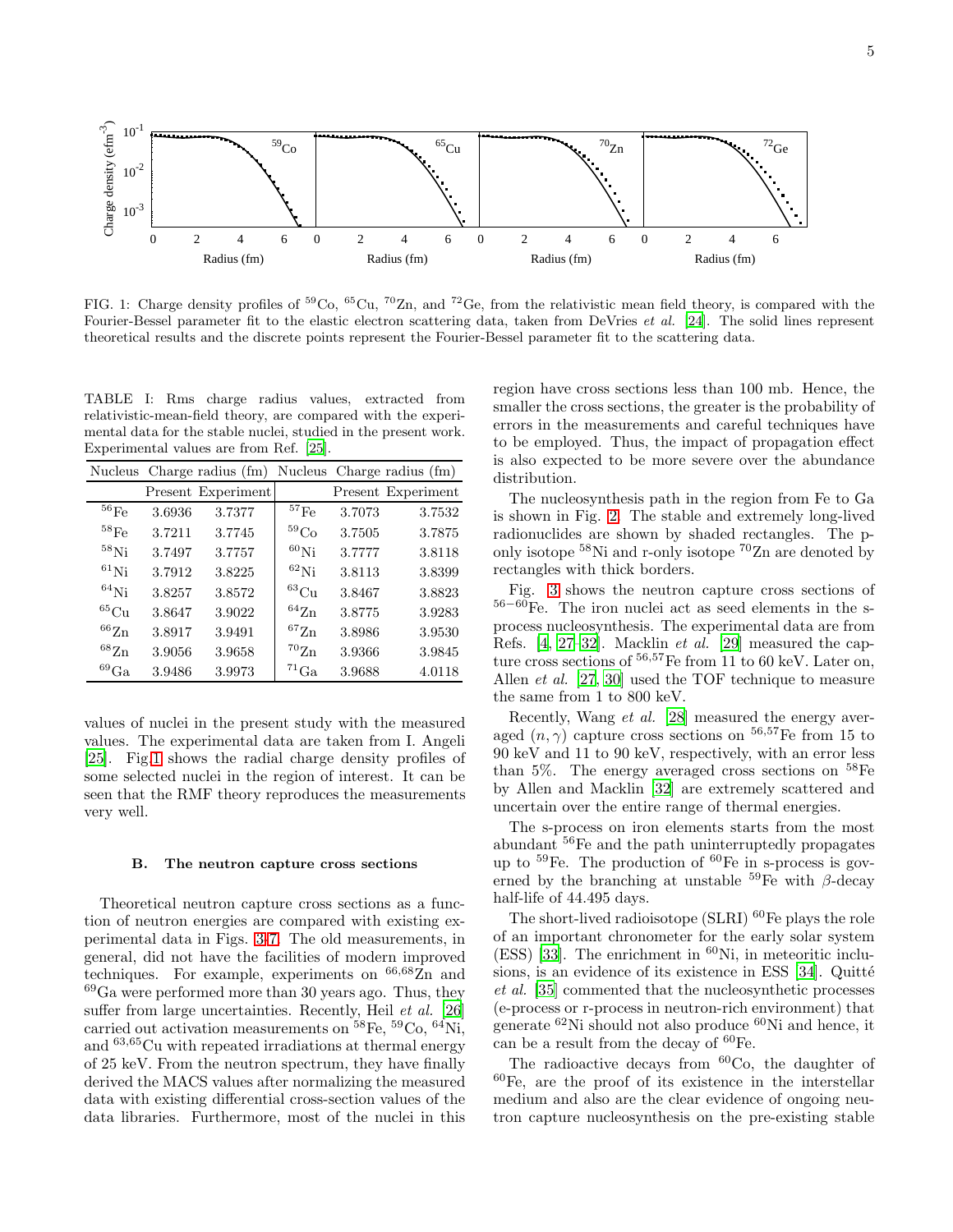

<span id="page-5-1"></span>FIG. 2: Nucleosynthesis path from Fe to Ga. Shaded rectangles represent the stable isotopes. The p-only and r-only nuclei are designated by rectangles with thick borders.



<span id="page-5-0"></span>FIG. 3: Comparison of  $(n, \gamma)$  cross sections of the present calculation with experimental measurements for  ${}^{56,57,\tilde{58},60}\mathrm{Fe}$ . The solid lines indicate the theoretical results. For the convenience of viewing, we have multiplied the cross sections of  $56,58,60$  Fe by factors of 10, 0.005, and 0.1, respectively.

iron isotopes in the massive stars of milky way Galaxy [\[37\]](#page-10-1). Thus the  $\gamma$ -radioactivity of <sup>60</sup>Fe, similar to the previously discovered radioactive decay of <sup>26</sup>Al (halflife= $7.2\times10^5$  years), can constrain the properties of in-terstellar medium [\[38\]](#page-10-2). Apart from the study of  $\gamma$ radioactivity,  ${}^{60}Fe(n,\gamma)$  cross sections are crucial for the study of its formation procedure in various astrophysical sites, such as supernovae and neutron burst nucleosynthesis.

Uberseder et al. [\[4\]](#page-9-3) did the first experiment on the neutron cross section of  $60\text{Fe}$ . They used 47 repeated irradiations and found an average experimental value after summing them up. They folded the experimental neutron energy distribution with the differential Hauser-Feshbach statistical model  $(n, \gamma)$  cross section of Ref. [\[39\]](#page-10-3) to obtain a normalization factor. This normalized energy differential cross section is then folded with Maxwell-Boltzmann



<span id="page-5-2"></span>FIG. 4: Comparison of  $(n, \gamma)$  cross sections of the present calculation with experimental measurements for <sup>59</sup>Co and <sup>63</sup>,<sup>65</sup>Cu. The solid lines indicate the theoretical results. For the convenience of viewing, we have multiplied the cross sections of <sup>63</sup>Cu and <sup>65</sup>Cu by factors of 10 and 5, respectively.

distribution to obtain the final cross section values for energies ranging from 25 to 100 keV.

Natural cobalt is mono-isotopic. The reaction  ${}^{59}Co(n,\gamma){}^{60}Co$  is important for nuclear dosimetry applications. It is also used as one of the three most common reaction cross-section standards for the experimental techniques of activation. The radioisotope  ${}^{60}Co$  is a major neutron activation product of <sup>59</sup>Co. The neutron activation cycle requires neutron irradiation without chemical separation and hence, mono-isotopic <sup>59</sup>Co serves as an efficient target. The specific radioactivity of the product is the function of cross sections of both target and product nuclides. Fig. [4](#page-5-2) shows the total  $(n, \gamma)$  cross sections for <sup>59</sup>Co plotted with experimental data, taken from the measurements of Spencer and Macklin [\[40](#page-10-4)] and Heil *et al.* [\[26\]](#page-9-21). The experiment by Macklin *et al.* [\[40](#page-10-4)]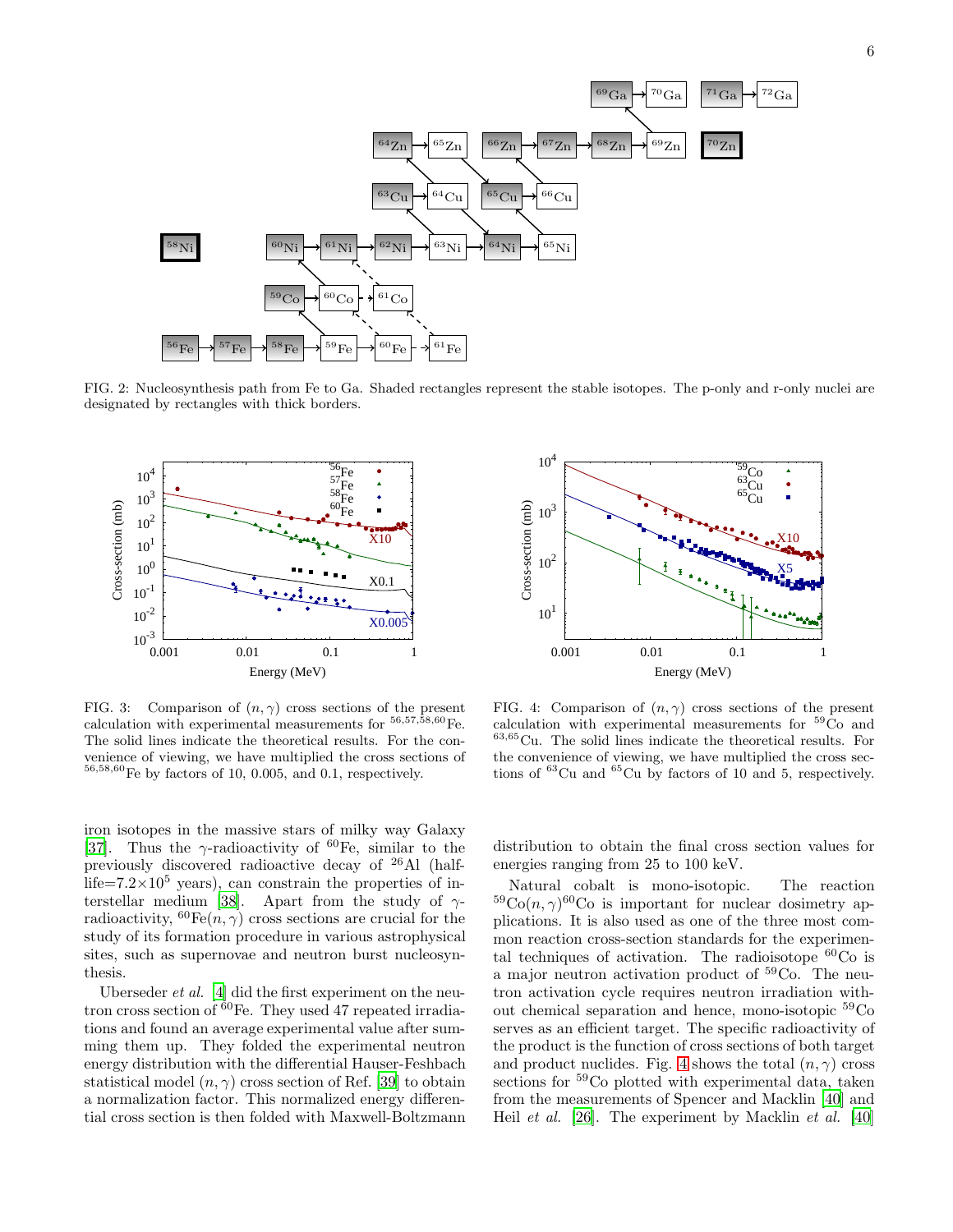

<span id="page-6-0"></span>FIG. 5: Comparison of  $(n, \gamma)$  cross-sections of the present calculation with experimental measurements for  ${}^{58,60,61}$ Ni. The solid lines indicate the theoretical results. For the convenience of viewing, we have multiplied the cross-section of  $58$ Ni and  $61$ Ni by factors of 0.1 and 2.0, respectively.

was carried out in TOF technique for thermal energies ranging from 2.5 keV to 1 MeV.

In Figs. [5](#page-6-0) and [6,](#page-6-1) we have shown the cross sections for <sup>58</sup>,60−<sup>64</sup>Ni. The experimental values are from Refs. [\[26,](#page-9-21) [41](#page-10-5)[–50](#page-10-6)]. Elements of nickel are used as important constituents of structural materials. The isotope <sup>58</sup>Ni has its origin only from p-process. It is one of the most abundant elements with an isotopic abundance of 68% and acts as a seed element in the weak s-process nucleosynthesis. The experimental  $(n, \gamma)$  cross sections of  $58\text{Ni}$  are taken from Refs. [\[41](#page-10-5)[–44\]](#page-10-7). Perey et al. [\[43\]](#page-10-8) presented both energy-averaged and stellar-averaged cross section values for  $58$ Ni. The energy averaged cross sections are scattered and hence we have not plotted them. The uncertainties in their measurement are quoted as 15%. There remain sizable differences amongst the existing measurements as well as evaluated results for <sup>58</sup>Ni cross sections. Guber et al. [\[44](#page-10-7)] and Rugel et al. [\[51](#page-10-9)] reported a global decrease. Most recent measurement by Zugec et al.  $[41]$  $[41]$  has used n TOF facility at CERN to measure the cross sections for this isotope. The presence of significant direct capture component and direct-semidirect capture component, as suggested in Ref. [\[52\]](#page-10-10), has been investigated in Ref. [\[44\]](#page-10-7). However, most of the experiments are unable to separate out these components.

Experimental cross sections are extremely rare for stable  ${}^{61}$ Ni. We have plotted the data of Tomyo *et al.* [\[48](#page-10-11)] who provided experimental values only at three mean energies. We have taken the experimental data of  ${}^{62}$ Ni from Refs. [\[48,](#page-10-11) [49,](#page-10-12) [53\]](#page-10-13). Alpizar-Vicente et al. [\[53\]](#page-10-13) derived the MACS values after normalizing their measured cross sections with those of Sims and Jhunke [\[54\]](#page-10-14). Tomyo et al. [\[48\]](#page-10-11) presented average cross sections for this isotope for energies from 5.5 to 90 keV. They further derived the MACS values by normalizing their data with JENDL-3.3 evaluations [\[55\]](#page-10-15). The evaluated cross sections of JENDL-3.3 are multiplied by factors of 2 and 1.5, below 5.5 keV



<span id="page-6-1"></span>FIG. 6: Comparison of  $(n, \gamma)$  cross sections of the present calculation with experimental measurements for  ${}^{62,63,64}$ Ni. The solid lines indicate the theoretical results. For the convenience of viewing, we have multiplied the cross sections of <sup>63</sup>Ni and  $64$ Ni by a factors of 10 and 0.1, respectively.

and above 90 keV to derive MACS values. However, our data is found to underpredict all the measurements for <sup>62</sup>,<sup>63</sup>Ni.

The radioactive isotope  ${}^{63}\text{Ni}$  ( $t_{1/2}$ =101 years) is an important branch point nucleus, since, at this point, the reaction flow can be diverted towards  ${}^{63}Cu/{}^{64}Zn$  through β-decay or towards  ${}^{65}$ Cu through neutron capture. It is also a long-lived fission product and is used in nuclear transmutation technology. Accurate experimental data are very rare as no natural resource of it is available. We have taken the data from the measurement of Lederer et al. [\[49](#page-10-12)]. They used n TOF facility and determined unresolved cross sections from 10 to 270 keV. The data suffers from a systematic uncertainty of 17%. Our results underproduce the cross-section values by an average factor of  $\sim$  2 within the given range of thermal energies. We have plotted the data from Refs. [\[26](#page-9-21), [50](#page-10-6)] for  $^{64}$ Ni. Very earlier to the measurement of Heil et al. [\[26](#page-9-21)], H. A. Grench [\[50\]](#page-10-6) obtained the neutron capture cross sections relative to gold using activation technique and compared their results with Hauser-Feshbach statistical model calculations.

The neutron capture cross sections for  $63,65$ Cu are shown with experimental data in Fig. [4.](#page-5-2) The experimental values are from Refs. [\[26,](#page-9-21) [56](#page-10-16)[–61\]](#page-10-17). Recent studies have revealed that major fraction of the solar copper abundance is produced in massive stars during the s-process. However, a contribution is also believed to come from type-Ia supernova. The element zinc has five stable isotopes. They suffer from large propagation effects in abundance distribution, mainly because of cross-section uncertainties in  $^{63,65}$ Cu and  $^{66,67,68}$ Zn [\[26,](#page-9-21) [62\]](#page-10-18). The isotopes of zinc are also important for galactic chemical evolution study. The s-process contribution to isotopes of zinc is lower compared to other trans-iron elements (see Fig. 11 of Ref. [\[62\]](#page-10-18)). The major fractions of isotopic abundances of  $64,66\overline{Z}n$  are produced during the  $\alpha$ -rich freeze-out in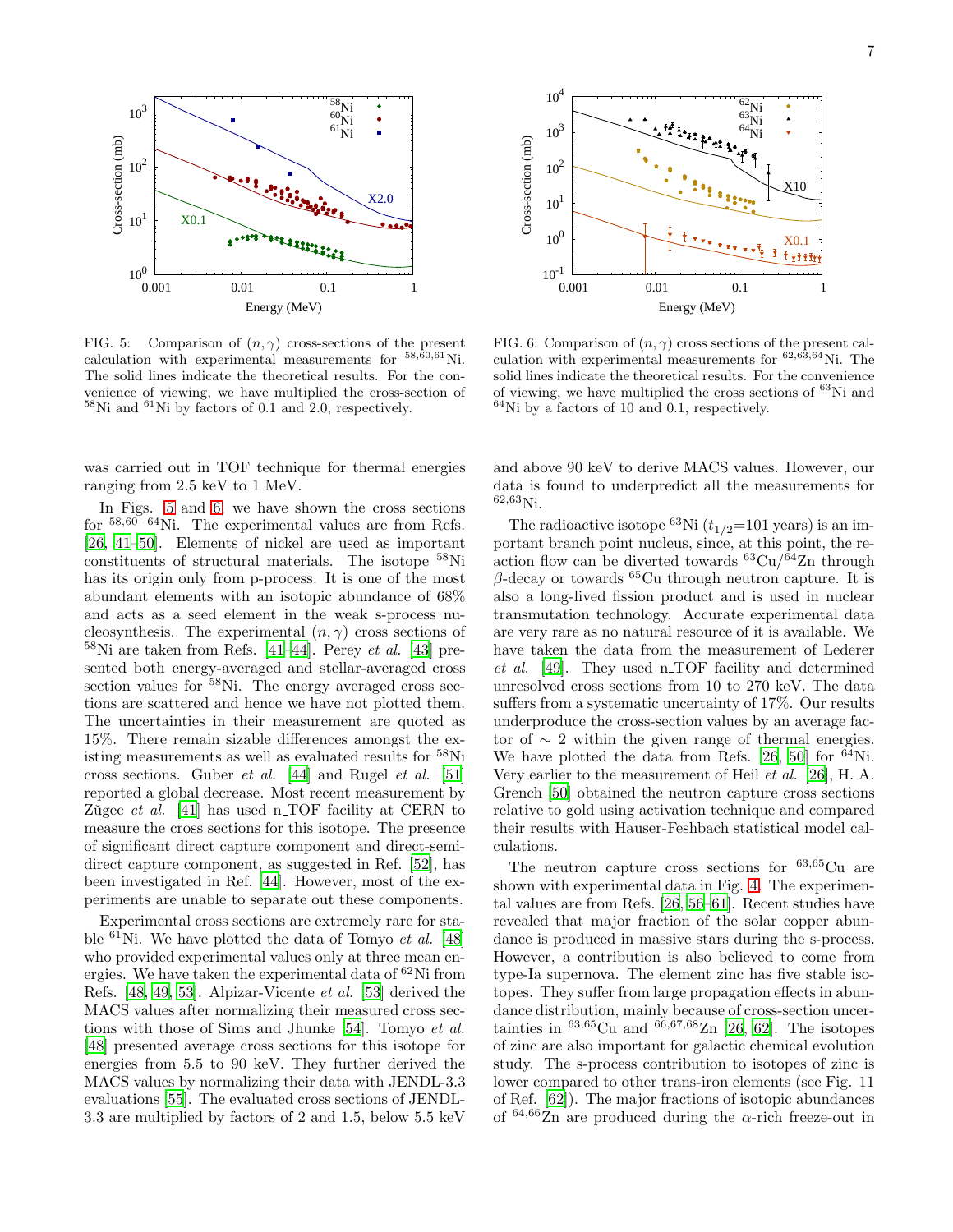

<span id="page-7-0"></span>FIG. 7: Comparison of  $(n, \gamma)$  cross sections of the present calculation with experimental measurements for  $64,66,68$ Zn and <sup>69</sup>,<sup>71</sup>Ga. The solid lines indicate the theoretical results. For the convenience of viewing, we have multiplied the cross sections of <sup>64</sup>Zn and <sup>68</sup>Zn by factors of 10 and 0.1, respectively.

 $\nu$ -winds in massive stars. Bisterzo *et al.* [\[3\]](#page-9-2) proposed that weak s-process populates mostly the neutron-rich isotopes of zinc. The experimental data for  $64$ Zn and  $66Zn$  are taken from Jin Xiang *et al.* [\[63](#page-10-19)] and Garg *et* al. [\[64\]](#page-10-20), respectively, while for  ${}^{68}Zn$ , they are taken from Refs. [\[65,](#page-10-21) [66\]](#page-10-22). All these are plotted with our calculated results in Fig. [7.](#page-7-0)

<span id="page-7-1"></span>TABLE II: Maxwellian averaged cross sections at  $kT = 30$ keV for nuclei near the  $Z = 28$  shell closure. Experimental values are from Ref. [\[67](#page-10-23), [68](#page-10-24)]. We have also listed theoretical MOST2005 predictions [\[69](#page-10-25)]. For unstable and radioactive nuclei, experimental data are not available.

|                     |      | $MACS$ (mb)         |                          |                         | $MACS$ (mb) |                      |            |  |  |
|---------------------|------|---------------------|--------------------------|-------------------------|-------------|----------------------|------------|--|--|
| Nucleus Pres.       |      |                     | Expt. MOST Nucleus Pres. |                         |             |                      | Expt. MOST |  |  |
| $^{56}_{26}Fe$      | 19.0 | $11.7 \pm 0.5$      | 36.0                     | $^{57}_{26}Fe$          | 32.1        | $40\pm4$             | 49.6       |  |  |
| $^{58}_{26}Fe$      | 10.9 | $13.5 \pm 0.7$      | 25.1                     | $^{59}_{26}Fe$          | 20.6        |                      |            |  |  |
| $^{60}_{26}$ Fe     |      | $3.655.15 \pm 1.41$ | 6.8                      |                         |             |                      |            |  |  |
| ${}^{59}_{27}Co$    |      | 33.3 $39.6 \pm 2.7$ | 53.7                     | ${}^{60}_{27}Co$        | 46.2        |                      |            |  |  |
| $^{58}_{28}\rm{Ni}$ | 42.9 | $38.7 \pm 1.5$      | 72.2                     | $^{60}_{28}\rm{Ni}$     |             | $23.229.9 \pm 0.7$   | 39.3       |  |  |
| $^{61}_{28}$ Ni     | 77.2 | $82 + 8$            | 79.5                     | $^{62}_{28}\mathrm{Ni}$ |             | $11.2\,22.3{\pm}1.6$ | 21.2       |  |  |
| ${}^{63}_{28}$ Ni   | 32.6 |                     | 42.1                     | $^{64}_{28}\mathrm{Ni}$ |             | 5.95 $8.0 \pm 0.7$   | 10.0       |  |  |
| $^{63}_{29}$ Cu     | 76.1 | $55.6 \pm 2.2$      | 146                      | $^{64}_{29}$ Cu         | 128         |                      |            |  |  |
| ${}^{65}_{29}Cu$    | 37.2 | $29.8 \pm 1.3$      | 48.8                     |                         |             |                      |            |  |  |
| $^{64}_{30}Zn$      | 68.8 | $59\pm5$            | 90.9                     | ${}^{65}_{30}Zn$        | 250         |                      | 260        |  |  |
| ${}^{66}_{30}Zn$    | 38.1 | $35 + 3$            | 51.0                     | ${}^{67}_{30}Zn$        | 153         | $153 + 15$           | 174        |  |  |
| ${}^{68}_{30}Zn$    | 17.9 | $19.2 \pm 2.4$      | 20.9                     | ${}^{70}_{30}Zn$        | 6.03        |                      | 10.1       |  |  |
| ${}^{69}_{31}Ga$    | 151  | $139 \pm 6$         | 122                      | ${}^{71}_{31}Ga$        | 121         | $123\pm8$            | 117        |  |  |

Spectroscopic observations reveal that most of the gal-

lium abundances are from s-process in massive stars. However, more observational studies are required in order to determine the nucleosynthetic origin of gallium. Gallium has a very low melting point and high boiling point. Hence, it has the longest liquid range of any metal. Apart from the astrophysical point of view, it is a promising candidate in reactor technology for liquid metallic coolant [\[70](#page-10-26)]. Nowadays reliable cross sections are also of great demand to study the interaction of gallium with neutrons [\[71](#page-10-27)]. The thermal neutron capture cross sections are taken from Refs. [\[72](#page-10-28)[–75](#page-10-29)]. The experimental data are extremely old. They were measured more than 30 years ago. We have plotted the data with our theoretical results in Fig. [7.](#page-7-0)

## C. Maxwellian-averaged cross section (MACS)

In Table [II,](#page-7-1) we have presented the MACS values for the nuclei shown in the reaction path (Fig. [2\)](#page-5-1). They are listed with the available experimental values taken from the KADoNiS database [\[68\]](#page-10-24) which is an updated version of recommended values by Bao et al. [\[67\]](#page-10-23). For the sake of comparison, we have also listed the theoretical MOST2005 calculations [\[69\]](#page-10-25), whenever available. It can be seen that our theory reproduces the experimental values, better than MOST2005 calculations, except for a few cases.

There are discrepancies in the MACS values of <sup>62</sup>Ni. The direct neutron capture cross section in DWBA calculation by Rauscher and Guber confirmed that there are contributions from sub-threshold resonance and p-wave capture. However, thereafter, Tomyo et al. [\[48](#page-10-11)] disagreed any p-wave contribution in their measurement. They presented a much larger MACS of 37±3.2 mb at 30 keV and claimed that this new large value may solve the longstanding overproduction problem of <sup>62</sup>Ni abundance.

In Table [III,](#page-8-0) we have presented the Maxwellianaveraged cross sections from 5 to 100 keV for the nuclei,  $^{59}Fe$ ,  $^{60}Co$ , and  $^{63}Ni$ . Experimental data are not available for these nuclei. These isotopes are unstable and hence, are not available for measurement. The isotopes  $59\text{Fe}$  and  $60\text{Co}$  may be subject to weak sr-process [\[3](#page-9-2)] in massive stars where they can act as important branch points. Hence, their MACS values would be needed in a complete network calculation to determine the abundances in such astrophysical sites with high neutron density and temperature. The isotope <sup>63</sup>Ni is an important and strong branch-point nucleus, as discussed above.

## IV. SENSITIVITY TO THE NEUTRON OPTICAL POTENTIAL

According to Hauser-Feshbach theory of compound nuclear reactions, total cross section  $\sigma_{tot} = \frac{T_n T_\gamma}{T_t \sigma t}$ . The transmission coefficients (T) are linearly proportional to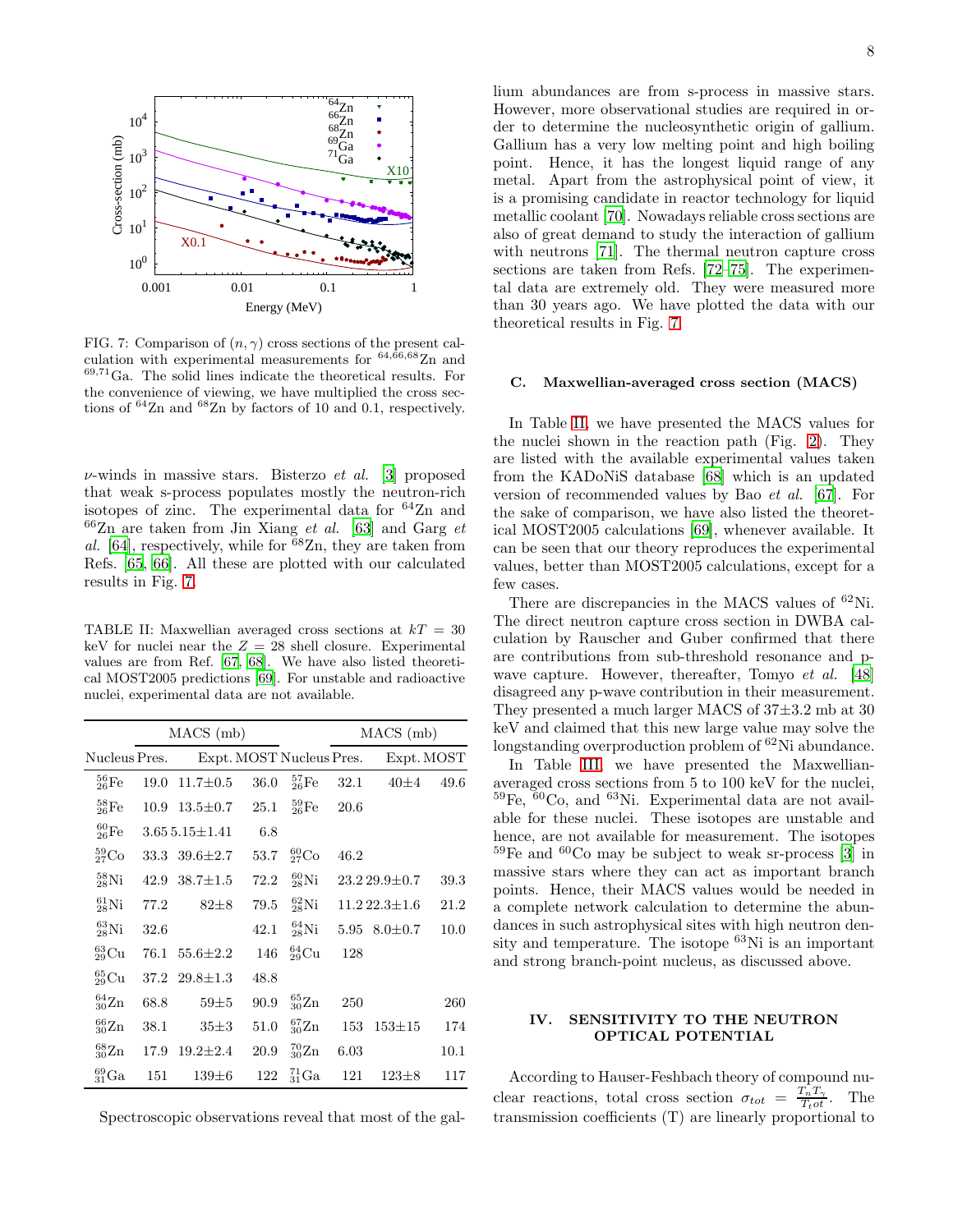TABLE III: Theoretical MACS values (mb) over a range of energy for reactions with unstable targets <sup>59</sup>Fe, <sup>60</sup>Co, and <sup>63</sup>Ni. Experimental values are not available for these nuclei. ÷.

<span id="page-8-0"></span>

| $kT$ (MeV)         | 0.005 | 0.010 | $0.015\,$      | $0.020\,$ | $0.025\,$ | $0.030\,$            | $0.040\,$ | 0.050 | 0.060               | 0.080 | 0.100 |
|--------------------|-------|-------|----------------|-----------|-----------|----------------------|-----------|-------|---------------------|-------|-------|
| $^{59}\mathrm{Fe}$ | 81.5  | 47.0  | 34.3 27.7 23.5 |           |           | $\cdot$ 20.6 $\cdot$ | 16.8      | 14.4  | 12.7                | 10.5  | 9.1   |
| ${}^{60}Co$        | 178   | 105   | 77.7           |           | 62.6 53.0 |                      |           |       | 46.2 37.2 31.4 27.2 | 21.7  | 18.2  |
| $^{63}$ Ni         | 127   | 74    | 55             | 44        | 38        | 33                   | 26 —      | 21    | 18                  | 13    |       |

average channel widths and hence,  $\sigma_{tot} \propto \frac{\Gamma_n \Gamma_\gamma}{\Gamma_{tot}}$  $\frac{n \cdot \gamma}{\Gamma_{tot}}$ . For radiative capture reactions at low energy and for intermediate mass nuclei, average neutron width is much greater than the average radiation width and hence, the resonances in radiative neutron capture is always accompanied with potential elastic scattering. In such a case,  $\sigma_{tot}$ would, in principle, be predominantly proportional to  $\Gamma_{\gamma}$ . Hence, to verify whether the Hauser-Feshbach cross sections depends on the choice of neutron optical potential, we have performed the calculations with a different neutron optical potential based on Jeukene-Lejuene-Mahaux (JLM) interaction [\[76](#page-10-30)]. The other input parameters such as level dnsity,  $E1 \gamma$ -ray strength function, etc., have been taken from the same references as in case calculations with M3Y potential.

The JLM potential for a given nuclear matter density  $\rho_m = \rho_n + \rho_p$  and asymmetry  $\alpha = \frac{\rho_n - \rho_p}{\rho_p}$  $\frac{-\rho_p}{\rho}$  has been obtained by folding nuclear matter density distribution with the Reid's hard core nucleon-nucleon interaction.

$$
U_{NM}(E)_{\rho\alpha} = \lambda_v(E)[V_0(E) + \lambda_{V1}\alpha V1(E)]
$$
  
 
$$
+i\lambda_W(E)[W_0(E) + \lambda_{W1}\alpha W1(E)]
$$
 (12)

Where,  $\lambda_{V0}$ ,  $\lambda_{V1}$ ,  $\lambda_{W0}$ , and  $\lambda_{W1}$  are real and imaginary isoscalar and isovector components [\[76](#page-10-30)]. The final form of the JLM potential considering local density approximation for the application to finite nuclei is given as,

$$
U_{FN} = t(\sqrt{\pi})^{-3} \int \frac{U_{NM}(\rho(r\prime), E)}{\rho(r\prime)} exp\frac{|\mathbf{r} - \mathbf{r\prime}|^2}{t_r^2} \rho(r\prime) d\mathbf{r\prime}
$$
\n(13)

Due to the limitation of the length of the paper, we have shown the comparison between two potentials only for <sup>69</sup>Ga $(n, \gamma)$ <sup>70</sup>Ga reaction in Fig. [8.](#page-8-1) Two potentials give different results for cross section values. Our microscopic potential has also been found to predict results different from JLM potential in our earlier studies near the  $N = 82$  and the  $N = 50$  closed neutron core [\[9](#page-9-11), [10\]](#page-9-18). This suggests that the statistical model calculation of  $(n, \gamma)$  cross sections are indeed sensitive to the neutron optical potential.

Further, in order to check the sensitivity to the parameters  $A_r$  and  $A_{im}$  in Eq. [5,](#page-2-0) we have varied the depths of the potential for both real and imaginary components by various factors and observed changes in cross section values by different percentages depending upon the reactions concerned. In Fig. [9,](#page-8-2) we have shown the results for the target <sup>58</sup>Fe for a number of combinations of depth parameters. The depths of real and imaginary parts of



<span id="page-8-1"></span>FIG. 8: Predicted cross section values for  ${}^{69}Ga(n, \gamma)^{70}Ga$  reaction with two different density-folded microscopic potentials based on two different nucleon-nucleus interactions. The red solid line represents a calculation with optical model potential based on DDM3Y NN interaction and the blue dotted line represents calculations with JLM optical model potential.



<span id="page-8-2"></span>FIG. 9: Cross sections for the reaction  ${}^{58}Fe(n,\gamma){}^{59}Fe$  with different combinations of real and imaginary potential well depths.

the complex potential have been increased and decreased to a fifth to their unnormalized values and the enhanced or reduced cross section values are plotted with the cross sections obtained with unnormalized depths. The other reactions more or less follow the same trend.

It is, therefore, obvious that by properly tuning these parameters for each individual reaction, one can achieve better agreement with experimental values. Nevertheless, it is evident from the Figs. [3](#page-5-0) [-7](#page-7-0) and from presented values in table [II](#page-7-1) that the cross sections can be reasonably described with unnormalized potential depths. This was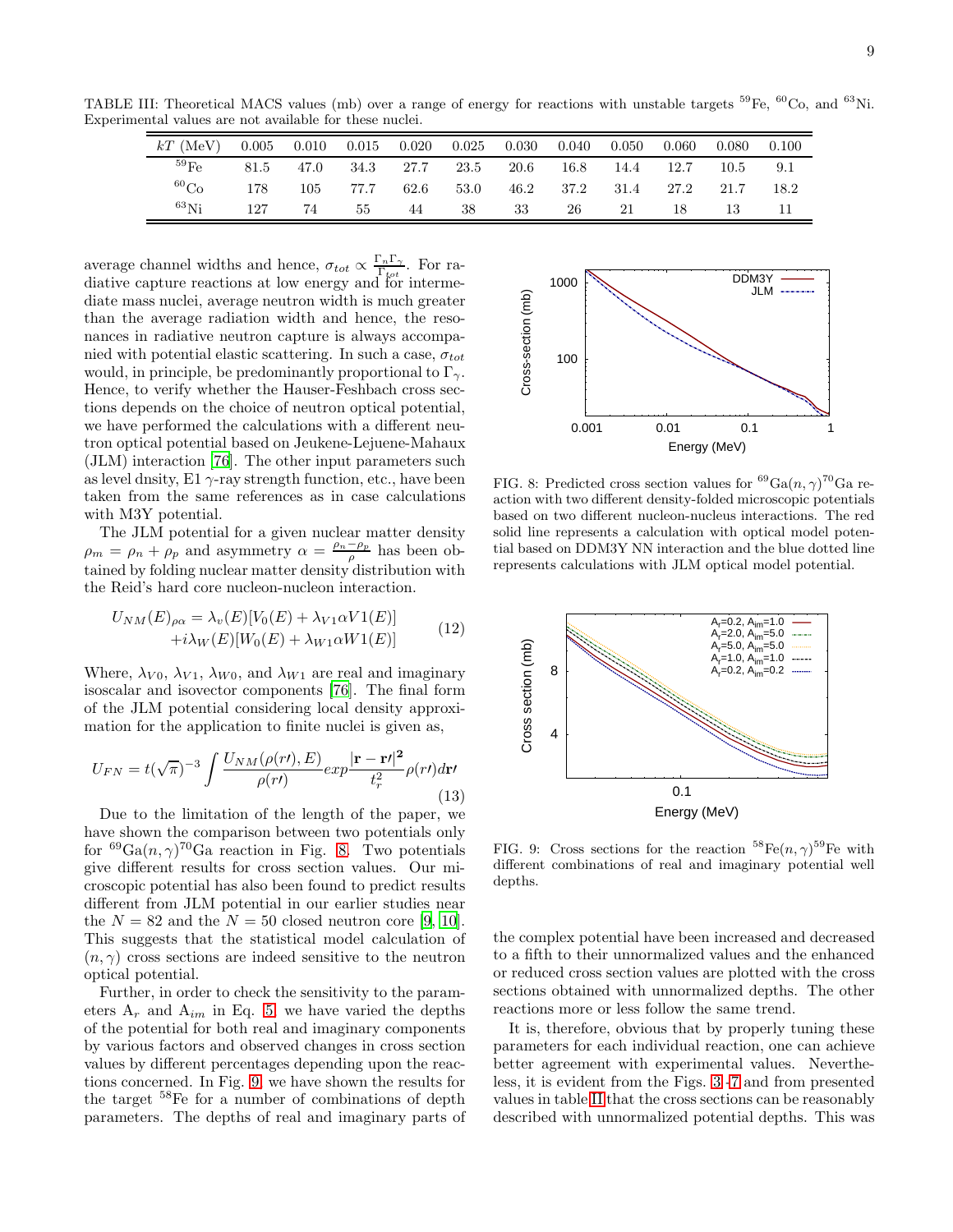also the case in our previous studies [\[9](#page-9-11), [10](#page-9-18)]. Moreover, it is convenient to establish a uniquely parameterized potential model instead of individual fit as it can reflect a more general and global behavior. A further advantage of a single parameter set is that the model can subsequently be applied to predict the cross section values those are unknown or yet to be measured.

## V. SUMMARY

To summarize, we have performed statistical model Hauser-Feshbach calculations in microscopic approach to derive the radiative thermal neutron capture cross sections for nuclei in the vicinity of  $Z = 28$  proton shell. The nuclei are of astrophysical interests, taking part in the weak component of s-process, occurring in massive stars and also in p- and r-process. The RMF theory is em-

ployed to extract target radial densities to use in folding the DDM3Y NN interaction. The  $(n, \gamma)$  cross sections are compared with available experimental data and reasonable agreements are achieved for almost all of the nuclei. This ensures the feasibility of our theoretical statistical model to predict the radiative thermal capture cross sections, even in the regions where only a few or even no experimental data exist. The Maxwellian-averaged cross sections relevant to astrophysical applications are presented.

#### VI. ACKNOWLEDGMENT

The authors acknowledge the financial assistance from University Grants Commission (JRF and DRS), Department of Science and Technology, and Alexander Von Humboldt Foundation.

- <span id="page-9-0"></span>[1] J. G. Peters, Astrophys. J. 154, 225 (1968).
- <span id="page-9-1"></span>[2] K. Farouqi, K. -L. Kratz, and B. Pfeiffer, Publications of the Astronomical Society of Australia 26, 194 (2009).
- <span id="page-9-2"></span>[3] S. Bisterzo, R. Gallino, M. Pignatari, L. Pompeia, K. Cunha, and V. Smith, Memorie della Societá Astronomica Italiana 75, 741 (2004).
- <span id="page-9-3"></span>[4] E. Uberseder, R. Reifarth, D. Schumann, I. Dillmann, C. D. Pardo, J. Gorres, M. Heil, F. Kappeler, J.Marganiec, J. Neuhausen, M. Pignatari, F. Voss, S. Walter, and M. Wiescher, Physical Review Letters 102, 151101 (2009).
- <span id="page-9-4"></span>[5] Chemical Abundances and Mixing in Stars in the Milky Way and its Satellites: Proceedings of the ESO-Arcetric Workshop held in Castiglione della Pescaia, Italy, 13-17 Sept. 2004, S. Randich and L. Pasquini, Springer-Verlag, Berlin, Heidelberg, 2006, printed in Netherlands.
- <span id="page-9-5"></span>[6] A. Alibès, J. Labay, and R. Canal, Astronomy & Astrophysics, 370, 1103 (2001).
- <span id="page-9-6"></span>[7] A. J. Koning, S. Hilaire, and M. Duizvestijn, in Proceedings of the International Conference on Nuclear Data for Science and Technology, April 22-27, 2007, Nice, France, edited by O. Bersillon, F. Gunsing, E. Bauge, R. Jacqmin, and S. Leray (EDP Sciences, Cedex, France, 2008), p. 211.<www.talys.eu>.
- [8] D. N. Basu, J. Phys. G **30**, B7 (2004).
- <span id="page-9-11"></span>[9] S. Dutta, D. Chakraborty, G. Gangopadhyay, and A. Bhattacharyya, Physical Review C 93, 024602 (2016).
- <span id="page-9-18"></span>[10] S. Dutta, G. Gangopadhyay, and Abhijit Bhattacharyya, Physical Review C 94, 024604 (2016).
- <span id="page-9-7"></span>[11] See, for example, C. Iliadis, Nuclear Physics of Stars (Wiley- VCH Verlag GmbH & Co., Boschstr., Weinheim, Germany, 2007).
- <span id="page-9-8"></span>[12] A. M. Kobos, B. A. Brown, P. E. Hodgson, G. R. Satchler, and A. Budzanowski, Nucl. Phys. A 384, 65 (1982).
- <span id="page-9-12"></span>[13] B. G. Todd-Rutel and J. Piekarewicz, Phys. Rev. Lett. 95, 122501 (2005).
- <span id="page-9-9"></span>[14] S. Dutta, D. Chakraborty, G. Gangopadhyay, and A. Bhattacharyya, Phys. Rev. C 91, 025804 (2015).
- [15] C. Lahiri and G. Gangopadhyay, Eur. Phys. J. A 47, 87 (2011).
- [16] C. Lahiri and G. Gangopadhyay, Phys. Rev. C 84, 057601  $(2011).$
- [17] D. Chakraborty, S. Dutta, G. Gangopadhyay, and A. Bhattacharyya, Phys. Rev C 91, 057602 (2015).
- <span id="page-9-10"></span>[18] D. Chakraborty,S. Dutta, G. Gangopadhyay, and Abhijit Bhattacharyya, Phys. Rev. C 94, 015802 (2016).
- <span id="page-9-13"></span>[19] S. Goriely, E. Khan, M. Samyn, Nucl. Phys. A 739, 331 (2004).
- <span id="page-9-14"></span>[20] S. Goriely, S. Hilaire and A. J. Koning, Phys. Rev. C 78, 064307 (2008).
- <span id="page-9-15"></span>[21] S. Hilaire, J. P. Delaroche, and M. Girod, Eur. Phys. J. A 12, 169 (2001).
- <span id="page-9-16"></span>[22] S. Goriely, M. Samyn, and J. M. Pearson, Phys. Rev. C 75, 064312 (2007).
- <span id="page-9-17"></span>[23] S. Hilaire, S. Goriely, Nucl. Phys. A 779 (2006) 63; S. Goriely, S. Hilaire, A. J. Koning, Phys. Rev. C 78 (2008) 064307.
- <span id="page-9-19"></span>[24] H. DeVries, C. W. DeJager, and C. DeVries, Atomic Data Nuclear Data Tables 36, 495 (1987).
- <span id="page-9-20"></span>[25] I. Angeli, At. Data Nucl. Data Tables 87, 185 (2004).
- <span id="page-9-21"></span>[26] M. Heil, F. Käppeler, E. Uberseder, R. Gallino, M. Pignatari, Phys. Rev. C 77, 015808 (2008).
- <span id="page-9-22"></span>[27] B. J. Allen, A. R. de L. Musgrove, J. W. Boldeman, M. J. Kenny, and R. L. Macklin, Nucl. Phys. A 269, 408 (1976).
- <span id="page-9-26"></span>[28] T. Wang, M. Lee, G. Kim, Y. Oh, W. Namkung, T.-I. Ro, Y. -R. Kang, M. Igashira, and T. Katabuchi, Nucl. Instrum. Methods in Physics Res. B 268, 440 (2010).
- <span id="page-9-24"></span>[29] R. L. Macklin, P. J. Pasma, and J. H. Gibbons, Physical Review 136, B695 (1964).
- <span id="page-9-25"></span>[30] B. J. Allen, A.R. de L. Musgrove, R. Taylor, and R. L. Macklin, Meet. on Neutr. Data of Struct. Mat., Geel 1977, p.476 (1977).
- [31] Yu. N. Trofimov, Atomnaya Energiya 58, 278 (1985).
- <span id="page-9-23"></span>[32] B. J. Allen and R. L. Macklin, Jour. of Physics G: Nucl.and Part.Phys. 6, 381 (1980).
- <span id="page-9-27"></span>[33] A. Boss, Astrophys. J. 660, 1707 (2007).
- <span id="page-9-28"></span>[34] J. Birck and G. Lugmair, Earth Planet. Sci. Lett. **90**, 131 (1988).